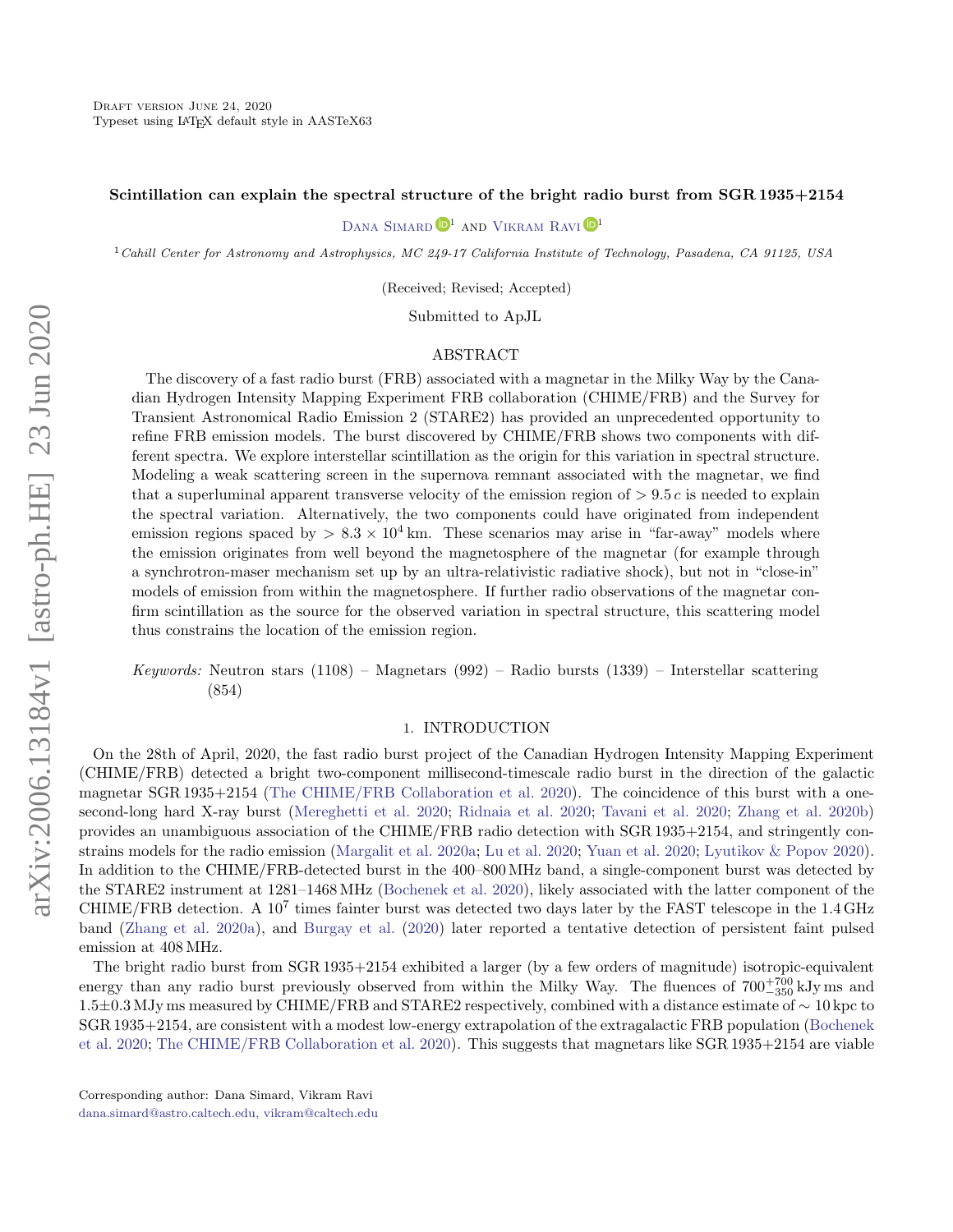sources of FRBs at extragalactic distances. In interpreting our results in this paper, we focus on two classes of emission models that were developed for extragalactic FRBs, but have been applied to the burst from SGR 1935+2154. "Close-in" models [\(Lyutikov & Popov](#page-10-1) [2020;](#page-10-1) [Lu et al.](#page-10-0) [2020\)](#page-10-0) posit that the radio emission is generated at heights of  $\lesssim 100 \, r_{\rm NS}$ , where  $r_{\rm NS} \sim 10 \,\rm km$  is the neutron-star (NS) radius. A possible mechanism is the decay, at  $\sim 20 \,r_{\rm NS}$ , of Alfvén waves launched from the magnetar surface by the same disturbance that generates the hard X-ray emission [\(Lu et al.](#page-10-0) [2020\)](#page-10-0). On the other hand, "far-away" models require that magnetar bursts cause the ejection of a portion of the magnetosphere (known as a plasmoid) at relativistic speeds into the surrounding medium [\(Margalit et al.](#page-11-5) [2020a;](#page-11-5) [Yuan](#page-11-6) [et al.](#page-11-6) [2020\)](#page-11-6). The plasmoid will shock the highly magnetized surrounding medium at distances of  $10^{11}$  cm [\(Margalit](#page-11-5) [et al.](#page-11-5) [2020a\)](#page-11-5) to  $10^{13}$  cm [\(Yuan et al.](#page-11-6) [2020\)](#page-11-6) with Lorentz factors of a few tens [\(Margalit et al.](#page-11-5) 2020a) to a few hundreds [\(Yuan et al.](#page-11-6) [2020\)](#page-11-6) depending on the composition of the medium. The shock will primarily dissipate radiatively in the high-energy portion of the electromagnetic spectrum, but will also be accompanied by prompt radio emission through the synchrotron maser mechanism. The position and velocity of the radio-emitting region are thus important discriminants between different models for the bright radio burst from SGR 1935+2154.

The two components in the burst detected by CHIME/FRB have different spectra. The earlier burst is brightest in the bottom of the observing band (400–600 MHz) while the later burst is faint at frequencies below  $\sim 500$  MHz, but otherwise occupies the majority of the 400–800 MHz band (see Fig. 1 of [The CHIME/FRB Collaboration et al.](#page-11-0) [\(2020\)](#page-11-0).) Both components appear to be temporally broadened by the effects of multi-path propagation through the Milky Way interstellar medium (ISM), commonly referred to as "scattering". [The CHIME/FRB Collaboration et al.](#page-11-0) [\(2020\)](#page-11-0) fit a characteristic scattering timescale of  $0.759 \pm 0.008$  ms simultaneously to the two components at 600 MHz. Scattering was also tentatively observed in the higher-frequency burst detected by STARE2 [\(Bochenek et al.](#page-10-2) [2020\)](#page-10-2).

Spectral differences in emission components have been seen from extragalactic repeating FRBs [\(Hessels et al.](#page-10-4) [2019;](#page-10-4) [CHIME/FRB Collaboration et al.](#page-10-5) [2019a](#page-10-5)[,b\)](#page-10-6); however, in these repeating FRBs the peak frequencies of components that arrive later are invariably lower, not higher. The origin of this characteristic repeating-FRB spectral structure remains unknown. [Cordes et al.](#page-10-7) [\(2017\)](#page-10-7) suggests it may arise from lensing within the host galaxy of the FRB source (for example, within a wind nebula or SNR associated with the FRB source, or an HII region within the galaxy), while [Metzger et al.](#page-11-8) [\(2019\)](#page-11-8) and [Margalit et al.](#page-11-9) [\(2020b\)](#page-11-9) explain this change in peak frequency within their synchrotron maser model as a deceleration of the shock front. This makes it difficult for the "far-away" emission models to explain the differences in the spectra of the two components of the radio burst from SGR 1935+2154 [\(Lu et al.](#page-10-0) [2020\)](#page-10-0). The sharp cutoffs in the spectra of both bursts are difficult to explain without contrived discontinuities in the pre-shock medium; see the Appendix of [Lu et al.](#page-10-0) [\(2020\)](#page-10-0) for further details.

In this letter, we posit that the observed variation in spectral structure between the two components of the CHIME/FRB-detected burst is due to interstellar scintillation. In the picture we present in Section [2,](#page-1-0) two separate scattering screens intervene along the line-of-sight to SGR 1935+2154: one responsible of the observed temporal broadening of the burst and one responsible for the observed spectral structure. The differences in the spectra of the two bursts allow us to place a lower limit on the separation between the sources of the two bursts, which can be interpreted as either motion of the emission region or a spatial separation between two independent emission regions. We discuss the implications of this limit on models for FRB-like emission from magnetars in Section [3,](#page-5-0) and discuss ways in which our picture could be further tested in Section [4.](#page-7-0)

# <span id="page-1-0"></span>2. A TWO-SCREEN MODEL FOR THE SPECTRAL PROPERTIES OF THE TWO-COMPONENT SGR 1935+2154 RADIO BURST DETECTED BY CHIME/FRB

Two-screen scattering models have recently gained traction in the study of propagation effects for extragalactic FRBs [\(Masui et al.](#page-11-10) [2015;](#page-11-10) [Ravi et al.](#page-11-11) [2016;](#page-11-11) [Farah et al.](#page-10-8) [2018;](#page-10-8) [CHIME/FRB Collaboration et al.](#page-10-9) [2019c;](#page-10-9) [Macquart et al.](#page-10-10) [2019;](#page-10-10) [Day et al.](#page-10-11) [2020\)](#page-10-11); typically these are motivated by scattering inconsistent with expectations from the Milky Way or by incongruous temporal scatter-broadening timescales and scintillation bandwidths. In this letter, "scintillation" refers specifically to spectral modulations caused by the coherent combination of radiation propagating along different paths, and "scattering" refers to the general occurrence of multi-path propagation, which may manifest as scintillation or temporal broadening of pulses, among several phenomena [\(Rickett](#page-11-12) [1990\)](#page-11-12). For extragalactic FRBs, scintillation is typically associated with the effects of diffraction within the Milky Way, while the temporal broadening of the burst is attributed to additional scattering material associated with the circumburst medium, the ISM of the host galaxy or the halos of intervening galaxies.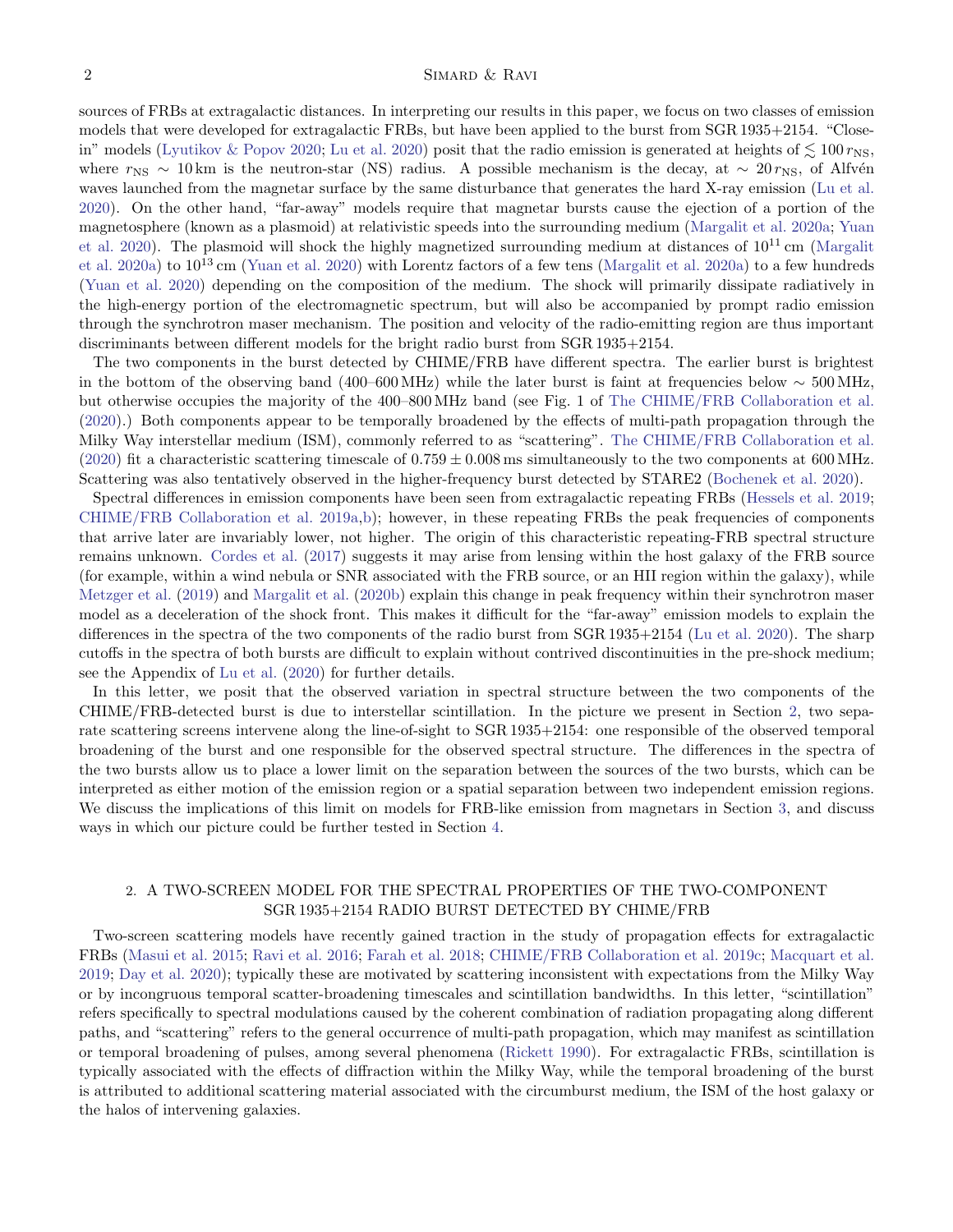Multiple scattering screens are also inferred in the Milky Way from pulsar scattering observations (e.g. [Putney &](#page-11-13) [Stinebring](#page-11-13) [2006\)](#page-11-13). In some cases, such as scattering towards the Galactic Center (in observations of both Sgr  $A^*$  and the Galactic-Center magnetar SGR J1745-2900), one of the scattering screens is very close to the source of emission [\(Dexter et al.](#page-10-12) [2017\)](#page-10-12). Similar evidence for scattering near the source is seen towards the Crab pulsar, PSR B0531+21 (e.g. [Cordes et al.](#page-10-13) [2004;](#page-10-13) [Main & van Kerkwijk](#page-10-14) [2018;](#page-10-14) [Driessen et al.](#page-10-15) [2019\)](#page-10-15). Scintillation with characteristic bandwidths of 1 MHz at 1.66 GHz [\(Main & van Kerkwijk](#page-10-14) [2018\)](#page-10-14) and 2.3 MHz at 2.33 GHz [\(Cordes et al.](#page-10-13) [2004\)](#page-10-13) is associated with scattering in the Crab nebula due to the rapid decorrelation timescales of the scintillation pattern.

Below, we explore the viability of a similar two-screen model for SGR 1935+2154, in which the spectral structure in the CHIME/FRB-detected burst is due to scintillation with an estimated scintillation half-width half-maximum bandwidth of [1](#page-2-0)00 MHz at 600 MHz. This corresponds to a bandwidth of 770 MHz at  $1 \text{ GHz}^1$ , consistent with the combined detection of the second component by CHIME/FRB and STARE2. The observing parameters we will use are summarized in Table [1.](#page-3-0) The difference in the observed scintillation properties between the two components of the burst necessitates that the scintillation pattern upon the Earth has moved by at least the spatial scale of the scintle in the 28.97 ms separating the two components. We use this constraint on the velocity of the scintillation pattern to constrain the velocity of the emission region (if the same emission region is responsible for both components) or separations of two emission regions (if each component arose from a different region).

We start by considering the locales of the two scattering regions. The NE2001 model [\(Cordes & Lazio](#page-10-16) [2002,](#page-10-16) [2003\)](#page-10-17) predicts a scattering timescale of 0.048 ms at 1 GHz, which scales to 0.37 ms at 600 MHz (assuming a timescale  $\tau \propto \nu^{-4}$ ), off only by a factor of two from the measured scattering timescale. This suggests that the temporal broadening arises in the ISM as modeled in NE2001. In contrast, a scintillation bandwidth of 100 MHz corresponds to a scattering timescale of 1.5 ns, much smaller than (and therefore easily concealed by) the 0.759 ms timescale. Thus, we will consider below a picture in which the temporal broadening originates in the ISM while the scintillation is dominated by scattering closer to SGR 1935+2154. We consider the reverse scenario in Appendix [A.](#page-9-0)

The distance to SGR 1935+2154 remains uncertain, with recent measurements of the distance to the associated supernova remnant SNR G57.2+0.8 including  $6.6 \pm 0.7$  kpc [\(Zhou et al.](#page-11-14) [2020\)](#page-11-14) and  $12.5 \pm 1.5$  kpc [\(Kothes et al.](#page-10-18) [2018\)](#page-10-18). We will adopt a fiducial distance of  $d_{src} = 10$  kpc. Screens halfway between the observer and the source contribute most significantly to temporal broadening, so we will use a fiducial distance to the screen responsible for temporal broadening of  $d_{\text{scat}} = \frac{1}{2} d_{\text{src}}$ . Finally, the SNR associated with SGR 1935+2154 has an angular radius of 5.5 arcminutes. As this SNR is a possible location of scattering near the host, we will adopt a fiducial fractional distance between SGR 1935+2154 and the screen responsible for scintillation of  $s_{\text{scint}} = 1 - \frac{d_{\text{scint}}}{d_{\text{src}}} = 1.6 \times 10^{-3}$ . [Kothes et al.](#page-10-18) [\(2018\)](#page-10-18) also identify a second arc-like feature in the GMRT 150-MHz survey radio map [\(Intema et al.](#page-10-19) [2017\)](#page-10-19), with an approximate angular radius of 3.6 arcminutes (estimated from their Fig. 2). This feature, which, as [Kothes et al.](#page-10-18) [\(2018\)](#page-10-18) consider, could be a pulsar wind nebula (PWN)-like feature produced by the magnetar, is another possible location for scattering (with  $s_{\text{scint}} = 1.0 \times 10^{-3}$ ).

The  $1/e$  half-width of the scintillation pattern projected on the observer plane, assuming isotropic scattering in a thin screen a distance  $d_{\text{lens}}$  from the observer, is given by [\(Cordes & Rickett](#page-10-20) [1998\)](#page-10-20)<sup>[2](#page-2-1)</sup>

$$
l_d = \frac{1}{\nu_{\rm ref}} \left( \frac{c\Delta\nu_d}{2\pi C_1} \frac{d_{\rm src}d_{\rm lens}}{d_{\rm src} - d_{\rm lens}} \right)^{1/2} , \qquad (1)
$$

where  $\nu_{\text{ref}}$  is the reference frequency,  $\Delta \nu_d$  is the half-width half-max scintillation bandwidth, and  $C_1$  is a factor that depends on the spectrum of density fluctuations and the distribution of the scattering material, defined by the relationship between the scintillation bandwidth and the mean delay:<sup>[3](#page-2-2)</sup>

<span id="page-2-4"></span><span id="page-2-3"></span>
$$
2\pi \Delta \nu_d \tau_d = C_1 \tag{2}
$$

<span id="page-2-0"></span><sup>1</sup> We've assumed  $\Delta \nu \propto \nu^4$ .

<span id="page-2-1"></span><sup>&</sup>lt;sup>2</sup> This arises from  $l_d = \frac{1}{\sqrt{2}\pi} \frac{c}{\nu_{\text{ref}} d_{\text{src}} \theta_{\text{rms}}} \frac{1-s}{s}$ . For two rays, one unscattered and one scattered by an angle  $\theta$  at a screen at a distance  $d_{\text{src}}(1-s)$  from the observer, the path length difference between the two rays changes by the wavelength  $\lambda$  over a distance  $\frac{c}{\nu_{\text{ref}}d_{\text{src}}\theta} \frac{1-s}{s}$  at the observer plane. The prefactor  $\frac{1}{\sqrt{2}\pi}$  relates the 1/e scale of the scintle to this distance for scattering with a square-law phase structure function [\(Cordes & Rickett](#page-10-20) [1998\)](#page-10-20).

<span id="page-2-2"></span> $3$  For an exponential scattering tail, the mean delay is equivalent to the  $1/e$  scattering timescale. An exponential scattering timescale is expected theoretically for a scattering screen with phase structure function index of 2, but is observed for many pulsars and FRBs.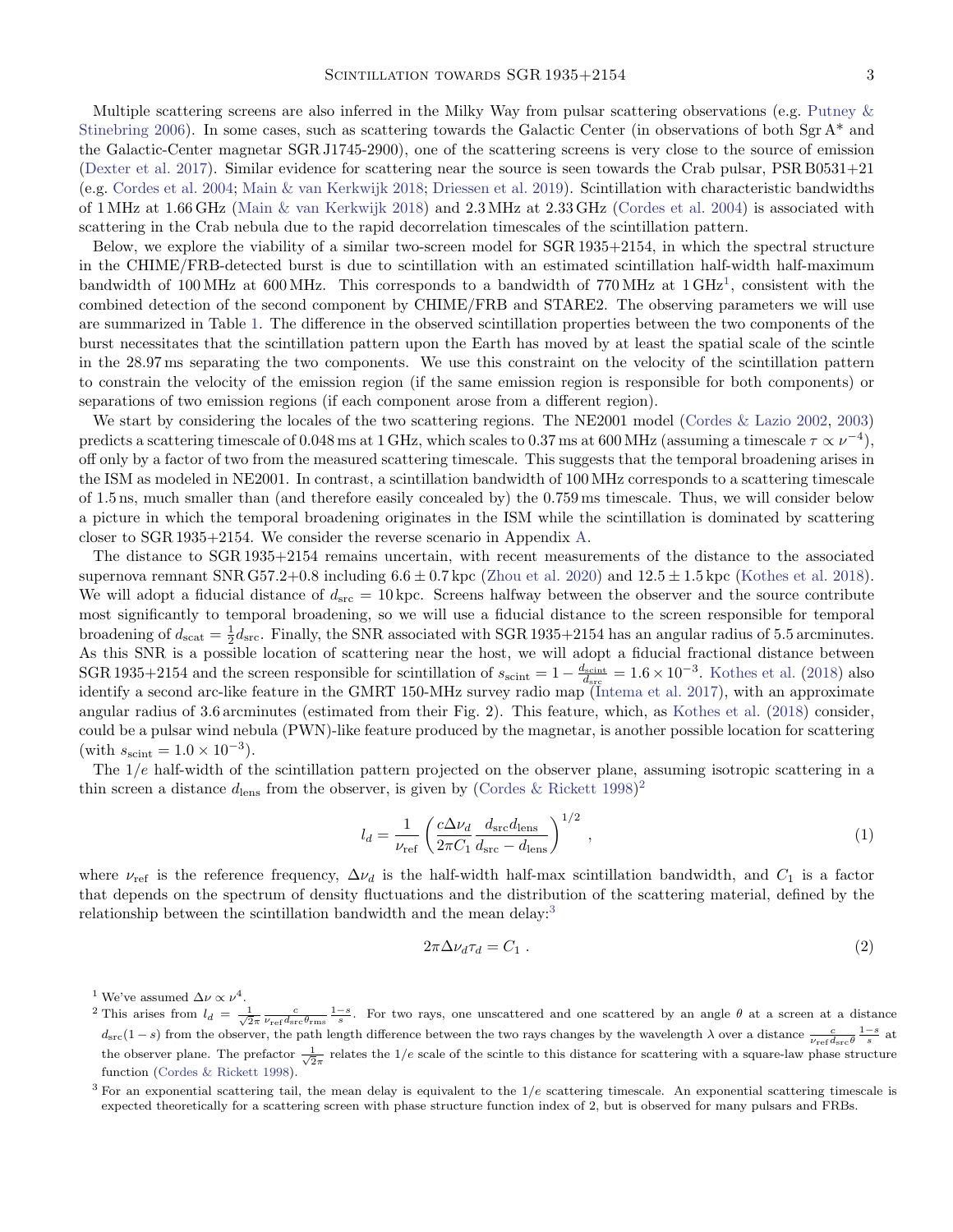| Parameter                  | Value                 | Description                                                                                                     |
|----------------------------|-----------------------|-----------------------------------------------------------------------------------------------------------------|
| <b>Measured Parameters</b> |                       |                                                                                                                 |
| $\nu_{\rm ref}$            | $600\,\mathrm{MHz}$   | Reference frequency for scattering and<br>scintillation parameters                                              |
| $\Delta t$                 | $28.97 \,\mathrm{ms}$ | Temporal separation between the two com-<br>ponents                                                             |
| $\tau_{\rm scat}$          | $0.759 \pm 0.008$ ms  | Scattering<br>timescale<br>fit<br>The<br>by<br>CHIME/FRB Collaboration et al. (2020)                            |
| $\Delta \nu_{\rm scint}$   | $100\,\mathrm{MHz}$   | Scintillation (HWHM) bandwidth esti-<br>mated from the dynamic spectra of the<br>CHIME/FRB-detected radio burst |
| <b>Derived Parameters</b>  |                       |                                                                                                                 |
| $\tau_{\rm scint}$         | $1.5 \,\mathrm{ns}$   | Scattering<br>timescale corresponding<br>to<br>$\Delta \nu_{\rm scint}{}^{a}$                                   |
| $\Delta \nu_{\rm scat}$    | $200$ Hz              | Scintillation bandwidth corresponding to<br>$\tau_{\rm scat}{}^{a}$                                             |
| <b>Fiducial Parameters</b> |                       |                                                                                                                 |
| $d_{src}$                  | $10\,\mathrm{kpc}$    | Fiducial distance to SGR 1935+2154                                                                              |
| $d_{\rm scat}$             | $5\,\mathrm{kpc}$     | Distance to the scattering screen responsi-<br>ble for temporal-broadening                                      |
| $d_{\text{scint}}$         | 9.984 kpc             | Distance to the scattering screen responsi-<br>ble for scintillation                                            |
| $s_{\rm scat}$             | 0.5                   | $s_{\text{scat}} = 1 - d_{\text{scat}}/d_{\text{src}}$                                                          |
| $s_{\text{scint}}$         | $1.6 \times 10^{-3}$  | $s_{\text{scint}} = 1 - d_{\text{scint}}/d_{\text{src}}$                                                        |
| $C_1$                      | 0.957                 | Equation $(2)$                                                                                                  |
| <b>Other Parameters</b>    |                       |                                                                                                                 |
| $l_d$                      |                       | $1/e$ half-width of the spatial scintillation<br>pattern                                                        |
| $V_{\rm src, app}$         |                       | Apparent transverse velocity of the emis-<br>sion region                                                        |
| $V$ <sub>iss</sub>         |                       | Velocity of the scintillation pattern on the<br>observer plane                                                  |
| $\Delta t_{\rm scint}$     |                       | Decoherence timescale of the scintillation<br>pattern                                                           |

<span id="page-3-0"></span>Table 1. Parameters measured or assumed for the CHIME/FRB bursts from SGR 1935+2154 and used throughout this work.

<sup>a</sup>Using Equation [\(2\)](#page-2-3), with  $C_1 = 0.957$  for a Kolmogorov phase structure function of the radiation scattered by a thin screen [\(Cordes & Rickett](#page-10-20) [1998\)](#page-10-20).

We will use  $C_1 = 0.957$  for a Kolmogorov phase structure function of the radiation scattered by a thin screen [\(Cordes](#page-10-20) [& Rickett](#page-10-20) [1998\)](#page-10-20). Adopting our fiducial values, Equation [\(1\)](#page-2-4) can be written as

$$
l_d = 5.2 \times 10^7 \,\mathrm{km} \left(\frac{\nu_{\mathrm{ref}}}{600 \,\mathrm{MHz}}\right)^{-1} \left(\frac{\Delta \nu_d}{100 \,\mathrm{MHz}}\right)^{1/2} \left(\frac{d_{\mathrm{src}}}{10 \,\mathrm{kpc}}\right)^{1/2} \left(\frac{(1-s)s^{-1}}{624}\right)^{1/2} ,\tag{3}
$$

where  $s = 1 - \frac{d_{\text{lens}}}{d_{\text{src}}}$ . For  $s = 1.6 \times 10^{-3}$ , the spatial size of the scintillation pattern is  $5.2 \times 10^7$  km, many times the size of the Earth.<sup>[4](#page-3-1)</sup>

<span id="page-3-1"></span><sup>&</sup>lt;sup>4</sup> For the temporal-broadening screen, assuming  $s = 1/2$ , we find a characteristic scintillation bandwidth of 200 Hz and scintillation spatial scale of 2100 km. While this spatial scale is much smaller than the scintles induced by the screen close to the source, this bandwidth is much smaller than the CHIME/FRB frequency resolution (390.625 kHz) [\(The CHIME/FRB Collaboration et al.](#page-11-0) [2020\)](#page-11-0) and therefore this pattern is difficult to observe without inversion of the digital filterbank.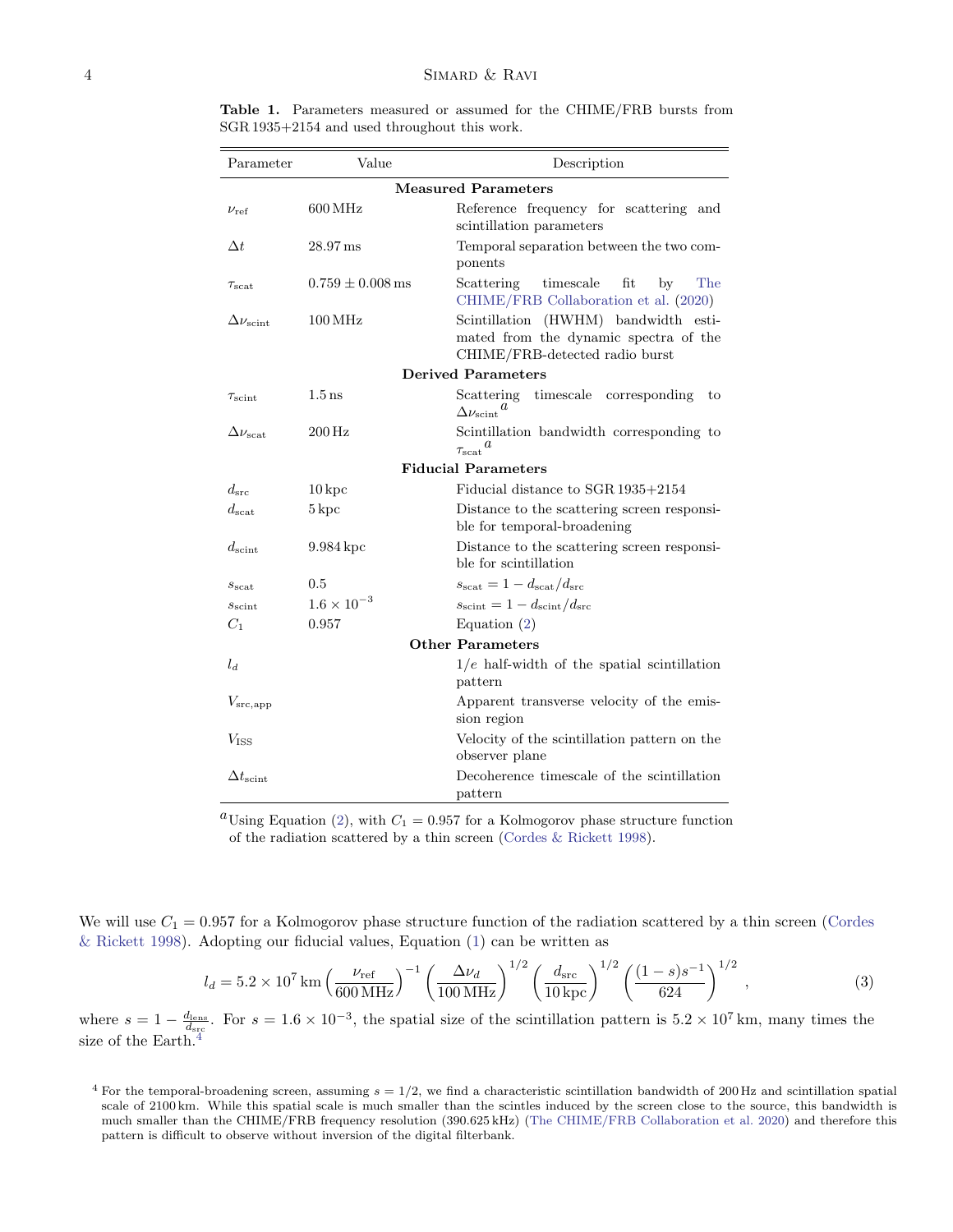The differing spectra observed between the two components of the burst necessitates that, if this spectral structure is due to scintillation, the scintillation pattern has moved by at least  $l_d$  within the temporal separation of the two components,  $\Delta t = 28.97$  ms, or

$$
V_{\rm ISS} \ge \frac{l_d}{\Delta t} \,,\tag{4}
$$

where  $V_{ISS}$  is the velocity of the scintillation pattern in the plane of the observer. When the scattering screen is very close to the source, this motion is related to the apparent transverse motion of the source by

$$
V_{\rm src, app} = \frac{s}{1 - s} V_{\rm ISS} \tag{5}
$$

allowing us to constrain the apparent transverse motion of the source to be

<span id="page-4-0"></span>
$$
V_{\rm src, app} \ge \frac{1}{\nu_{\rm ref} \Delta t} \left( \frac{c \Delta \nu_d d_{\rm src}}{2\pi C_1} \frac{s}{1-s} \right)^{1/2} . \tag{6}
$$

In terms of our fiducial parameters:

$$
V_{\rm src, app} \ge 9.5 c \left(\frac{\nu_{\rm ref}}{600 \, \rm MHz}\right)^{-1} \left(\frac{\Delta t}{28.97 \, \rm ms}\right)^{-1} \left(\frac{\Delta \nu_d}{100 \, \rm MHz}\right)^{1/2} \left(\frac{d_{\rm src}}{10 \, \rm kpc}\right)^{1/2} \left(\frac{(1-s)s^{-1}}{624}\right)^{-1/2} \,. \tag{7}
$$

For  $s = 1.6 \times 10^{-3}$ ,  $V_{\text{src,app}} \geq 9.5 c$ . We can interpret this either as superluminal motion of the emission region, or as a spatial separation of  $V_{\rm src, app} \Delta t \geq 8.3 \times 10^4$  km between two emission regions. The scintillation bandwidth we use is uncertain, likely to a factor of  $\sim$  2. As we see from Equation [\(7\)](#page-4-0), our estimate for the apparent transverse velocity of the source depends on the square root of the scintillation bandwidth and therefore, for our fiducial distances to the source and scintillation-dominating screen, our inferred velocity of the source is in the range of 6.7−13.5 c or transverse separation of  $5.9 - 11.7 \times 10^4$  km. As these variations are not sufficiently significant to affect the conclusions of this work, we consider only the fiducial value of 100 MHz going forward.

The diffractive scale,  $r_{\text{diff}}$ , the typical spatial scale of density fluctuations at the screen, can be calculated for a scattering screen from a measurement of the scintillation bandwidth  $\Delta v_d$  and the assumed distributions of scattering material and density fluctuations. For isotropic Kolmogorov turbulence in a thin screen distance  $d_{\text{lens}}$ , the diffractive scale is given by [\(Macquart & Koay](#page-10-21)  $2013$ <sup>[5](#page-4-1)</sup>:

$$
r_{\text{diff}} = \frac{1}{\nu_{\text{ref}}} \left( \frac{\Delta \nu_d d_{\text{src}} c}{2\pi C_1} s (1 - s) \right)^{1/2} \tag{8}
$$

$$
= 8.3 \times 10^9 \,\mathrm{cm} \left(\frac{\nu_{\mathrm{ref}}}{600 \,\mathrm{MHz}}\right)^{-1} \left(\frac{\Delta \nu_d}{100 \,\mathrm{MHz}}\right)^{1/2} \left(\frac{d_{\mathrm{src}}}{10 \,\mathrm{kpc}}\right)^{1/2} \left(\frac{s(1-s)}{1.6 \times 10^{-3}}\right)^{1/2} . \tag{9}
$$

For  $s = 1.6 \times 10^{-3}$ ,  $r_{\text{diff}} = 8.3 \times 10^{9}$  cm, larger than the typical inner scale  $l_{\text{inner}} = 100 \text{ km}$  in the ISM [\(Spangler &](#page-11-15) [Gwinn](#page-11-15) [1990\)](#page-11-15).

When  $r_{\text{diff}} > l_{\text{inner}}$ , the scattering measure (SM) is related to the diffractive scale by [\(Macquart & Koay](#page-10-21) [2013\)](#page-10-21)

$$
SM = \left(\frac{1}{2}r_{\text{diff}}\right)^{-5/3} \frac{3\nu_{\text{ref}}^2}{11\pi c^2 r_e^2} \frac{\Gamma(\frac{11}{6})}{\Gamma(\frac{-11}{6})} \tag{10}
$$

$$
= 7.4 \times 10^{-5} \,\text{kpc} \,\text{cm}^{-20/3} \left(\frac{\nu_{\text{ref}}}{600 \,\text{MHz}}\right)^{11/3} \left(\frac{\Delta \nu_d}{100 \,\text{MHz}}\right)^{-5/6} \left(\frac{d_{\text{src}}}{10 \,\text{kpc}}\right)^{-5/6} \left(\frac{s(1-s)}{1.6 \times 10^{-3}}\right)^{-5/6},\tag{11}
$$

where  $r_e$  is the classical electron radius and  $\Gamma(.)$  is the Gamma function. For  $s_{\text{scint}} = 1.6 \times 10^{-3}$ , SM = 7.4 ×  $10^{-5}$  kpc m<sup>-20/3</sup>. This is low compared to typical measurements of the SM in the ISM using pulsar scattering, which vary between  $\sim 0.01 - 100 \,\text{kpc} \,\text{m}^{-20/3}$  [\(Bhat et al.](#page-10-22) [2004\)](#page-10-22).<sup>[6](#page-4-2)</sup> However, most studies of pulsar scattering focus on scattering timescales measured within a narrow bandwidth, and thus select against weakly scattering material. This

<span id="page-4-1"></span><sup>&</sup>lt;sup>5</sup> Note that the diffractive scale is analogous to the spatial scale of the scintillation pattern,  $l_d$ :  $r_{\text{diff}} = l_d s$ .

<span id="page-4-2"></span><sup>&</sup>lt;sup>6</sup> In contrast, for the observed scattering timescale of 0.758 ms and assuming the responsible scattering screen is midway between the observer and the SGR 1935+2154 ( $s_{\text{scat}} = 0.5$ ), we infer a scattering measure for material within this screen of 0.062 kpc m<sup>-20/3</sup>.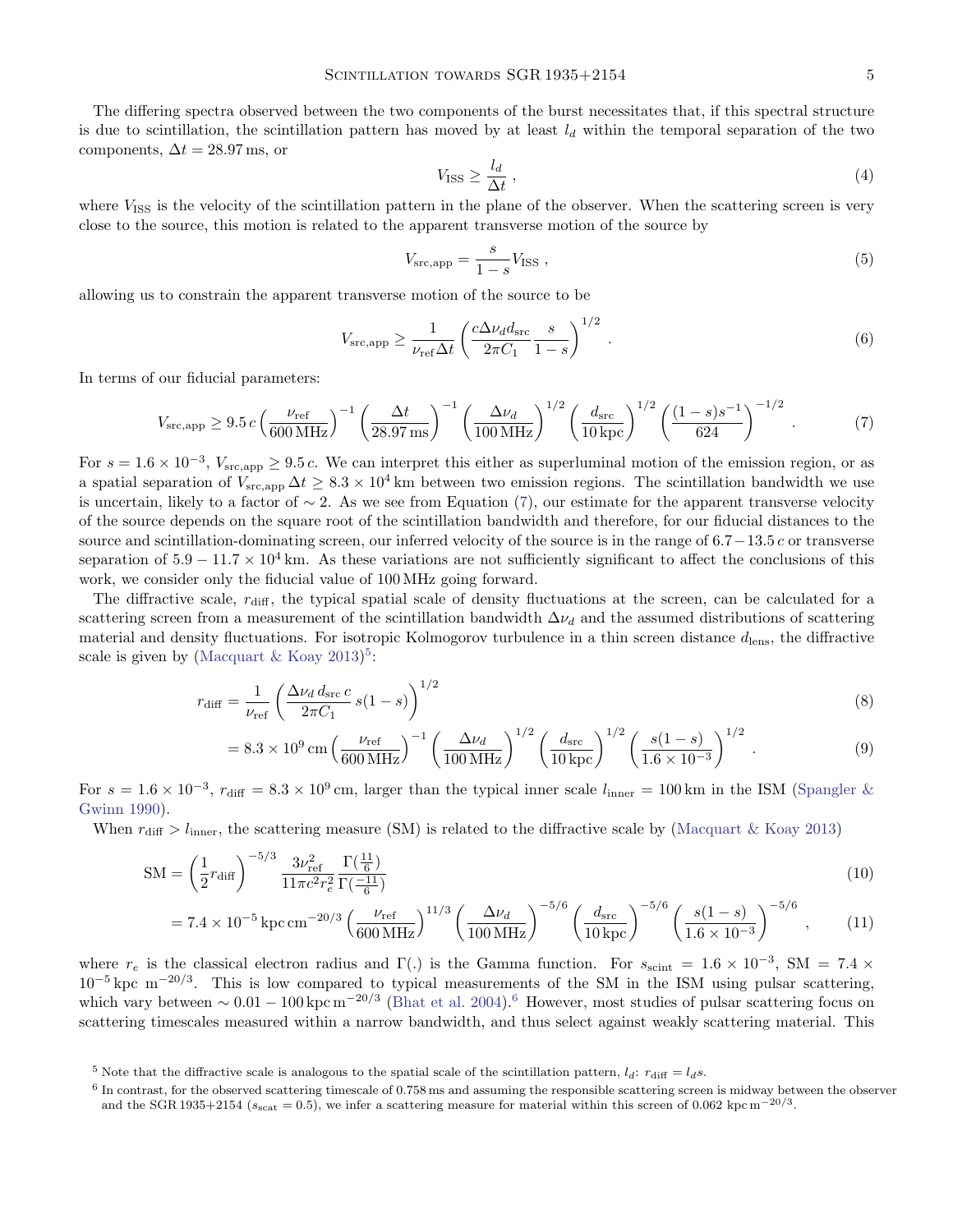

<span id="page-5-1"></span>Figure 1. Dependence of scattering measure (SM, solid blue line, left-hand axis) and the derived lower limit on the velocity of the emission region  $(V,$  in units of c, dashed red line, right-hand axis) on the distance between  $SGR 1935+2154$  and the scattering material responsible for scintillation. The velocity can also be interpreted as a separation between two emission regions, each responsible for one of the observed components of the burst. With a separation of 28.97 ms between the components,  $V/c = 1$ corresponds to a separation of 8700 km. The fiducial separation between the screen and source of 16 pc, for which the screen is associated with the SNR G57.2+0.8, is indicated with the solid black line, while the separation of 10 pc corresponding to scattering in the putative PWN is shown as the dotted black line. Note that as the screen is placed closer to the source, the lower limit on the velocity decreases, alleviating the constraint for superluminal motion, and the scattering measure increases, more consistent with average sight-lines through the Milky Way.

is compounded by the fact that few instruments are able to probe scintillation bandwidths that cover such a large fraction  $(1/6<sup>th</sup>$ , in this case) of the central observing frequency. Ongoing and future wide-band pulsar studies (e.g. with the MWA [\(Kirsten et al.](#page-10-23) [2019\)](#page-10-23), LOFAR [\(Stappers et al.](#page-11-16) [2011\)](#page-11-16), MeerTime [\(Bailes et al.](#page-10-24) [2018\)](#page-10-24), CHIME/Pulsar [\(Ng](#page-11-17) [2018\)](#page-11-17), and pulsar timing with the Parkes Ultra-Wideband (UWL) receiver [\(Hobbs et al.](#page-10-25) [2020\)](#page-10-25)) will provide more insight into the prevalence of weakly-scattering material in the Milky Way.

If the scattering material is in fact closer to the source, the derived SM of the material decreases while the lower limit on the speed of emission region (or on the separation between two emission regions) is relaxed, as shown in Fig. [1.](#page-5-1) As the distance to SGR 1935+2154 is uncertain to < 50%, it has a much less significant impact on the inferred properties of the scattering material and the emission mechanism than the location of the scattering material.

#### 3. DISCUSSION

<span id="page-5-0"></span>We have shown that the spectral features present in the bright radio burst detected by CHIME/FRB from SGR 1935+2154 can originate from scintillation due to scattering within the surrounding SNR. If this spectral structure is indeed due to scintillation, this allows us to constrain the motion of the emission region (or the spatial separations of the sources of the two components of the burst). Here, we consider the implications of these constraints on models for the radio emission from SGR 1935+2154, with specific reference to the "close-in" [\(Lu et al.](#page-10-0) [2020;](#page-10-0) [Lyutikov &](#page-10-1) [Popov](#page-10-1) [2020\)](#page-10-1) and "far-away" [\(Margalit et al.](#page-11-5) [2020a;](#page-11-5) [Yuan et al.](#page-11-6) [2020\)](#page-11-6) classes of models. We conclude in Section [4](#page-7-0) with a discussion of how future observations of SGR 1935+2154 may be able to test our interpretation of the spectral structure as scintillation.

#### 3.1. Emission in the magnetosphere

Several models for the generation of extragalactic FRBs from within the magnetospheres of highly magnetized NSs have been proposed (e.g. [Cordes & Wasserman](#page-10-26) [2016;](#page-10-26) [Kumar et al.](#page-10-27) [2017;](#page-10-27) [Katz](#page-10-28) [2018;](#page-10-28) [Wadiasingh & Timokhin](#page-11-18) [2019;](#page-11-18) [Lyutikov & Popov](#page-10-1) [2020;](#page-10-1) [Lu et al.](#page-10-0) [2020\)](#page-10-0), some of which which have recently been applied to the radio burst from SGR 1935+2154 [\(Lyutikov & Popov](#page-10-1) [2020;](#page-10-1) [Lu et al.](#page-10-0) [2020\)](#page-10-0). [Lyutikov & Popov](#page-10-1) [\(2020\)](#page-10-1) simply postulate emission at  $\lesssim 100 \, r_{\rm NS}$  to address equipartition considerations. [Lu et al.](#page-10-0) [\(2020\)](#page-10-29) build on the model of Kumar & Bošnjak (2020) to account for the joint observation of a hard X-ray burst from SGR 1935+2154 together with the radio burst. In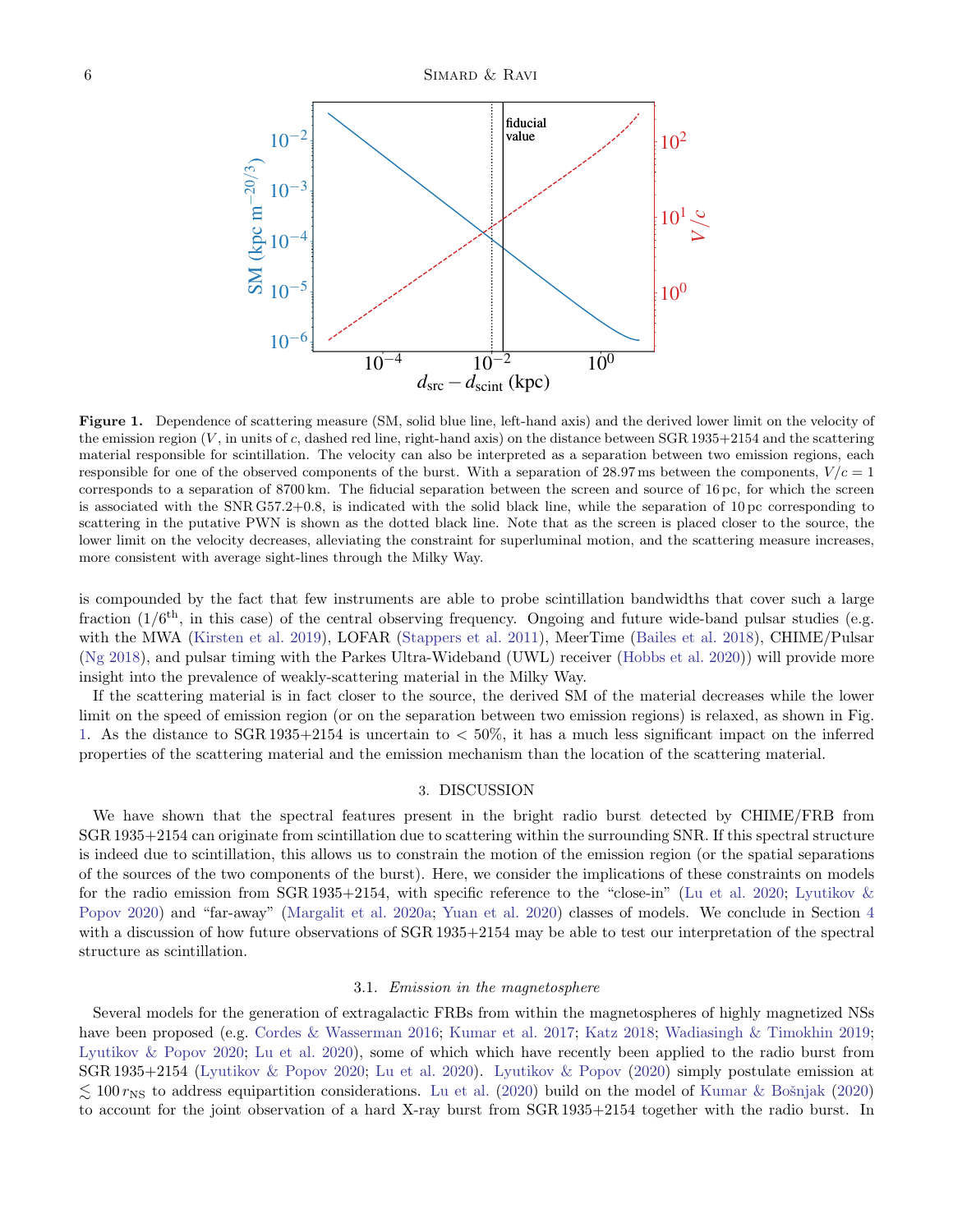this model, Alfvén waves are launched along field lines near the magnetic poles by a crustal disturbance, which dissipate upon charge starvation at heights of tens of  $r_{NS}$  (or hundreds of km). The dissipation is predicted to result in the acceleration of charge bunches with characteristic scale corresponding to the plasma-oscillation scale, resulting in a radio burst. A strength of this model is that the characteristic burst energies and frequencies naturally result from typical magnetar characteristics (Kumar & Bošnjak [2020\)](#page-10-29). In general, because "close-in" models of emission in the magnetosphere cannot produce the large transverse motion (or separation) of  $8.3 \times 10^7$  m that we infer in our scintillation model, as this is similar to the light cylinder radius.

[Lu et al.](#page-10-0) [\(2020\)](#page-10-0) conclude that the angle between the pole and the emission region must be ∼ 0.1 rad for the Alfvén waves to dissipate at a sufficient height to explain the observed radio emission. Because the duration of each component is much smaller than the temporal separation of the components in the burst from SGR 1935+2154, [Lu et al.](#page-10-0) [\(2020\)](#page-10-0) conclude that these must be two separate emission events. The maximum physical separation between these two events within this picture is determined by the opening angle of the emitting region,  $\sim 0.01$  rad after accounting for relativistic beaming effects. The maximum separation is then  $\sim 0.01 \text{ rad} \times 20 \text{ } r_{\text{NS}} = 2 \times 10^3 \text{ m}$ , four orders of magnitude less than the separation of  $8.3 \times 10^7$  m we infer from the scintillation pattern. Even if we assume events are coming from very different regions of the magnetosphere, the height of the emission is too large by an order of magnitude. An angular separation of  $\pi$  corresponds to a physical separation of  $40 \, r_{\rm NS} \approx 8 \times 10^6$  m.

If instead we assume naively that the two emission components arise from the same emission region within the magnetosphere of SGR 1935+2154, the temporal and spatial separations of the two components allows us to constrain the height of the emission region (measured from the center of the NS). In the 28.97 ms between the two components, the magnetar has rotated only 0.056 rad. In this case, the emission height must be  $h_{em} > 1.5 \times 10^9$  m outside of the light cylinder (radius of  $\sim 10^8$  m), to satisfy the inferred lower limit on the spatial separation of the two components.

#### 3.2. Synchrotron-maser model

[Yuan et al.](#page-11-6) [\(2020\)](#page-11-6) build a model for the SGR 1935+2154 observations that posits radio emission from shocks driven by relativistic magnetospheric ejections (known as "plasmoids") into the surrounding electron-positron NS wind. The plasmoid properties are derived from force-free electrodynamics simulations. Continued magnetic reconnection at the ejection site amplifies the NS wind into which successive ejections are launched. Some energy is dissipated at the ejection site as hard X-rays, and the radio burst is produced through the synchrotron maser mechanism behind the decelerating shock at  $\sim 10^{11}$  m from the NS. Coincidence between the radio and X-ray bursts is established partially due to the high Lorentz factor of the shock of a few hundred. In this scenario, the two components observed by CHIME/FRB from SGR 1935+2154 represent two separate plasmoid ejections. The lower limit on the spatial separation between the components that we derive under the scintillation hypothesis,  $8.3 \times 10^7$  m, is much smaller than the emission height, and this model is therefore consistent with our constraints.

[Margalit et al.](#page-11-5) [\(2020a\)](#page-11-5) apply the synchrotron-maser model of [Metzger et al.](#page-11-8) [\(2019\)](#page-11-8) to the burst observed from SGR 1935+2154. In this model, the shock is driven into a medium composed of the slow baryonic tails of previous ejections, rather than into the electron-positron NS wind. Through their analysis, they infer the radius of the shock responsible for the radio burst to be  $\sim 1.7 \times 10^9$  m at the time of emission. Again, this is much larger than the lower limit on the spatial separation between the two emission components and so consistent with this constraint. However, [Margalit et al.](#page-11-9) [\(2020b\)](#page-11-9) expect FRB emission in the surrounding medium to be suppressed for a time  $\sim r_{\rm sh}/c$  (∼ seconds) after a burst due to heating of the medium by the first shock. [Babul & Sironi](#page-9-1) [\(2020\)](#page-9-1) find the wait times for the shocked plasma to cool sufficiently are even longer, and that the second shock must outrun the first in order for components to be explained by successive shocks. If instead we attribute the hypothesized scintillation to motion of the emission region, we need to explain the apparent transverse velocity of  $V_{\rm src, app} > 9.5 c$ . [Margalit et al.](#page-11-5) [\(2020a\)](#page-11-5) model the shocked gas with a Lorentz factor  $\Gamma \approx 24$ . In this case, an offset between the line-of-sight and the direction of motion of the emission region of only  $\theta_v = 0.0086$  rad, much smaller than the relativistic beaming angle,  $\theta_b = 0.04$  rad, is needed to produce the observed superluminal motion.

To derive these constraints, we have assumed that motion of the emission region is marginally resolved by the screen. This means that spatial scales smaller than  $8.3 \times 10^7$  m are unresolved by the scattering screen and the screen does not resolve the beamed cone of emission itself.

Generally, "far-away" models are developed assuming spherical symmetry in the rest frame, and the emission is relativistically beamed towards the observer. Multiple emission sites or superluminal motion are only possible if the emission regions are in fact structured on scales smaller than the relativistic-beaming cones.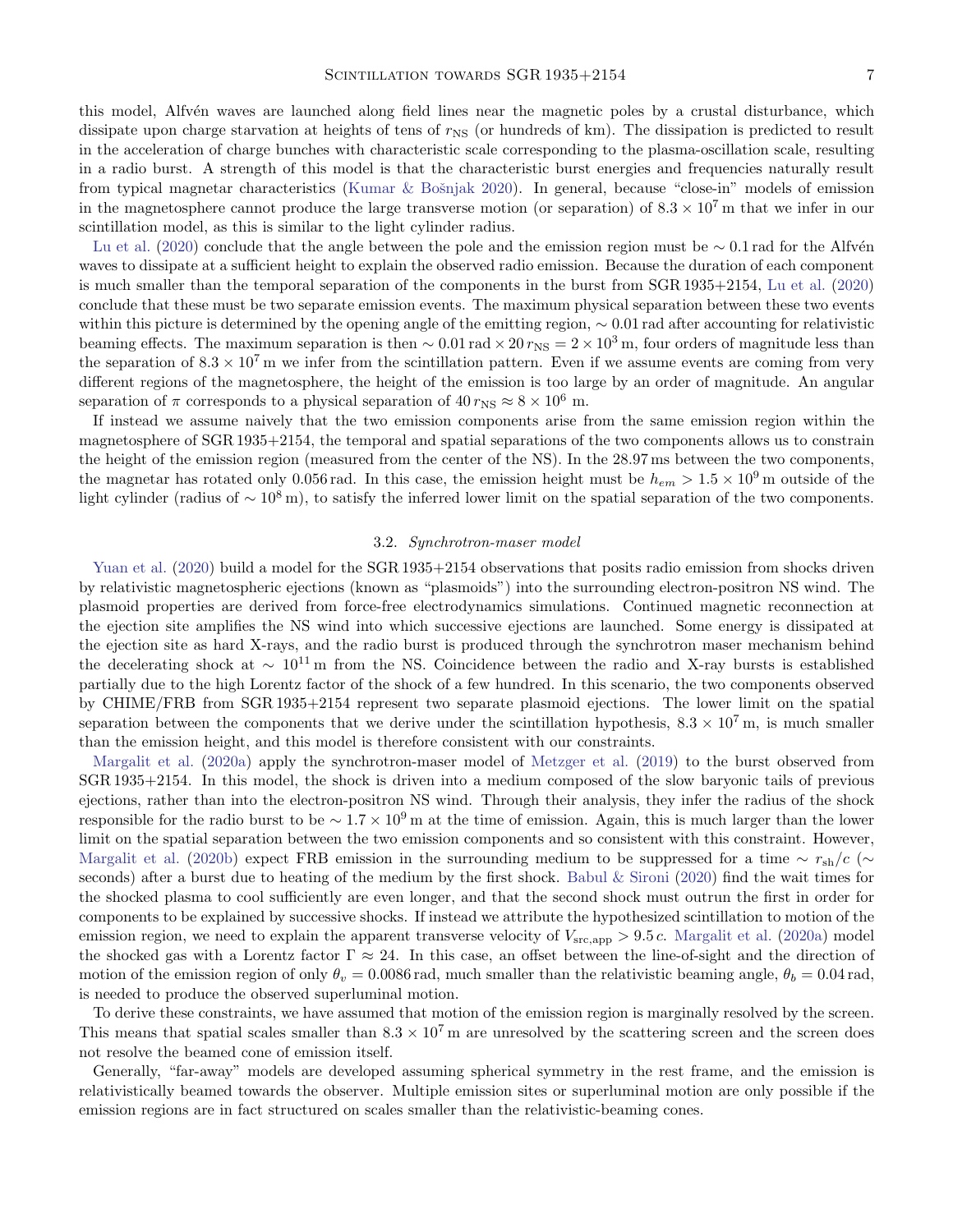### 8 SIMARD & RAVI

### 3.3. Extragalactic FRBs

Like the burst from SGR 1935+2154 detected by CHIME/FRB, some extragalactic FRBs show multiple components. When components are observed with different spectral structures, a similar analysis can be done for these FRBs. First, we must rewrite Equation [\(7\)](#page-4-0) in terms of angular diameter distances and fiducial values more representative of the FRB population:

$$
V_{\rm src, app} \ge 130 c \left(\frac{\nu_{\rm ref}}{1 \, \text{GHz}}\right)^{-1} \left(\frac{\Delta t}{1 \, \text{ms}}\right)^{-1} \left(\frac{\Delta \nu_d}{100 \, \text{MHz}}\right)^{1/2} \left(\frac{d_{\rm src, scint}}{10 \, \text{pc}}\right)^{1/2} \left(\frac{d_{\rm src}}{1 \, \text{Gpc}}\right)^{-1/2} (1+z)^{-1/2} \,,\tag{12}
$$

where  $d_{\rm src, scint}$  is the angular diameter distance between the source and the screen responsible for scintillation and z is the redshift of the lensing material. We have assumed that  $d_{src,scint} \ll d_{src}$ , so that the distance from the observer to the scattering screen is  $d_{\text{scint}} \approx d_{\text{src}}$  and so that we can approximate the redshift of the screen as the redshift of the source.

Some FRBs show no evidence for scintillation (which may be masked by the instrumental resolution) (e.g., [Ravi](#page-11-19) [2019\)](#page-11-19) and others show scintillation that is constant across multiple components (e.g., [Farah et al.](#page-10-8) [2018,](#page-10-8) [2019\)](#page-10-30). However, FRB 190611, a two-component burst detected by ASKAP and tentatively localized to a host galaxy at  $z = 0.378$ [\(Macquart et al.](#page-10-31) [2020\)](#page-10-31) shows qualitative similarities with the picture described here [\(Day et al.](#page-10-11) [2020\)](#page-10-11). The two components separated by ∼ 1 ms show evidence of scintillation from the Milky Way ISM (consistent between the two components) in addition to an overall envelope which has a central frequency 48 MHz higher for the latter component [\(Day et al.](#page-10-11) [2020\)](#page-10-11). Estimating  $\Delta \nu = 100 \text{ MHz}$  at 1250 MHz, assuming the screen, like in the case of SGR 1935+2154, is 16 pc from the source<sup>[7](#page-7-1)</sup>, and using the Planck 2015 cosmological parameters [\(Planck Collaboration et al.](#page-11-20) [2016\)](#page-11-20) to calculate the angular diameter distance to the source, we find  $l_d = 3.2 \times 10^{13}$  km and  $V_{\rm src, app} > 160 c$ , implying a highly relativistic emission region, with  $\Gamma \gtrsim V_{\rm src,app}/c$  or a separation between two emission regions of  $4.7 \times 10^7$  m. Such high Lorentz factors are predicted by [Beloborodov](#page-10-32) [\(2019\)](#page-10-32) and [Margalit et al.](#page-11-9) [\(2020b\)](#page-11-9) for extragalactic FRBs.

FRB 190611 shows time-varying polarization properties as well as an apparent change in dispersion measure between the two components [\(Day et al.](#page-10-11) [2020\)](#page-10-11). The apparent variations in dispersion measure, Faraday rotation measure, and polarization properties between the components of some FRBs (e.g. [Cho et al.](#page-10-33) [2020;](#page-10-33) [Day et al.](#page-10-11) [2020\)](#page-10-11) may be interpreted as emission observed along different sightlines through a dense, magnetized, trans-relativistic plasma [\(Vedantham &](#page-11-21) [Ravi](#page-11-21) [2019\)](#page-11-21), possibly with several radial magnetic-field reversals [\(Gruzinov & Levin](#page-10-34) [2019\)](#page-10-34). This scenario is consistent with our picture of significant spatial separations between emission sites for multiple-component FRBs. The apparent dispersion-measure change may also be intrinsic to the emission mechanism (e.g. due to slight offsets in the times of emission at different frequencies); similar phenomena are sometimes observed from FRB 121102 [\(Hessels et al.](#page-10-4) [2019\)](#page-10-4).

#### 4. CONCLUSIONS

<span id="page-7-0"></span>Scintillation is a viable explanation for the spectral differences between the two components of the bright radio burst detected by CHIME/FRB from SGR 1935+2154. If this explanation is correct in practise, and using a model in which temporal broadening is dominated by a screen in the Milky Way ISM while scintillation is dominated by a screen in the SNR associated with SGR 1935+2154, we place a lower limit on the separation between the emission regions (or the motion of the emission region between the two bursts) of  $8.3 \times 10^4$  km (or 9.5 c). This separation is inconsistent with "close-in" models of emission within  $\sim 100 \, r_{\rm NS}$  of the magnetar surface [\(Lyutikov & Popov](#page-10-1) [2020;](#page-10-1) [Lu et al.](#page-10-0) [2020\)](#page-10-0), but can be explained by "far-away" emission models that posit radio emission from well beyond the magnetosphere [\(Margalit et al.](#page-11-5) [2020a;](#page-11-5) [Yuan et al.](#page-11-6) [2020\)](#page-11-6). The observed difference in the spectra between the two components could instead be intrinsic to the emission mechanism - variations on such timescales are expected in the "close-in" model of [Lu et al.](#page-10-0) [\(2020\)](#page-10-0). Further observations are therefore vital to test our model of scintillation and determine the weight of the implications discussed in this letter.

In the case of a single moving emission region responsible for the multiple components in the SGR 1935+2154 burst, the beaming angle must be greater than the angle between the emission region velocity and the line-of-sight in order for the burst to be observed. This implies that the apparent transverse velocity must be  $\langle \Gamma c$ . If the emission region were moving at this speed, the decoherence timescale of the scintillation pattern,  $\Delta t_{\rm scint}$ , would be decreased according

<span id="page-7-1"></span><sup>7</sup> Here, we are essentially assuming that the source of FRB 190611 is, like SGR 1935+2154, a magnetar embedded in a SNR with radius 16 pc.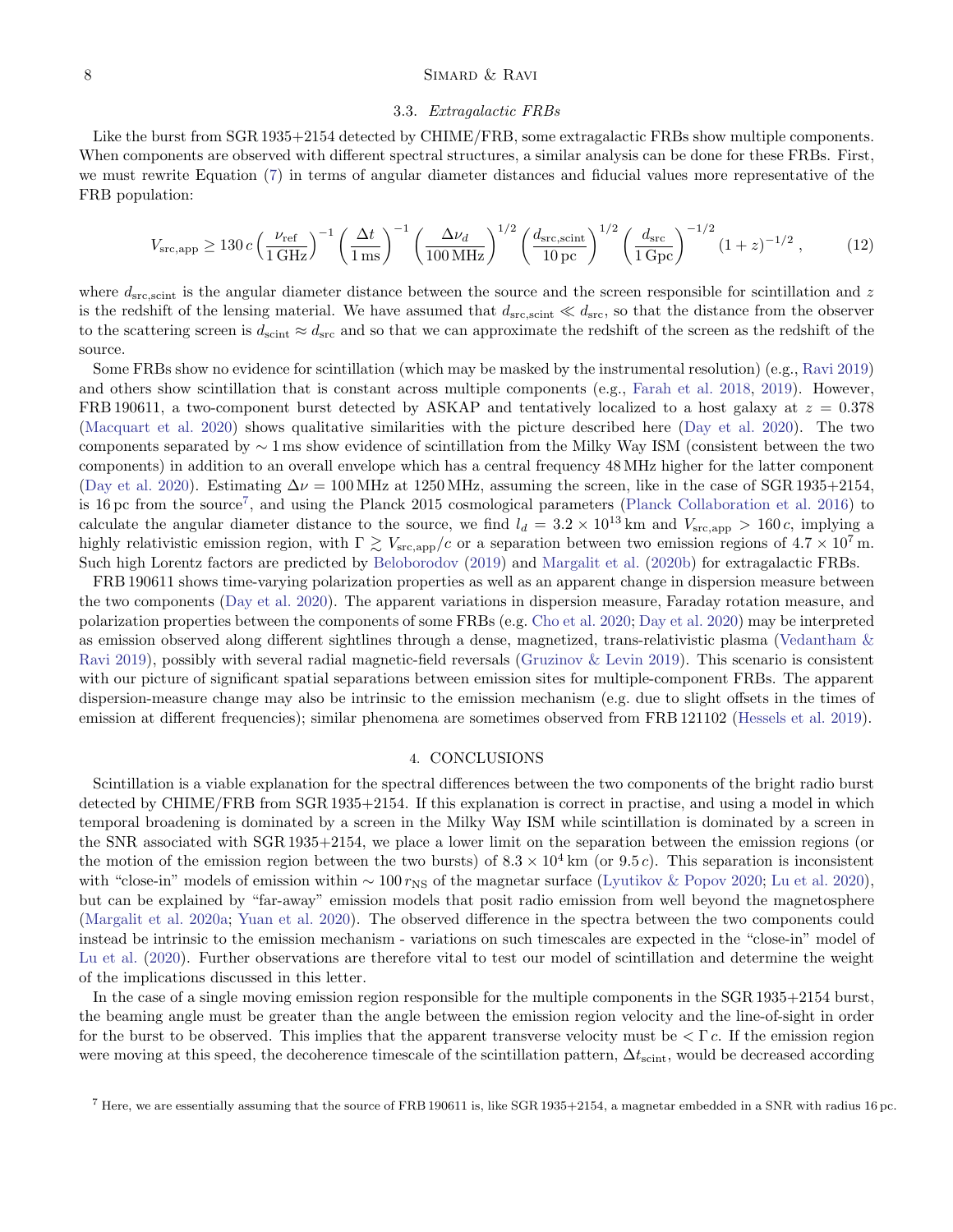to  $\Delta t_{\rm scint} \propto V_{\rm src, app}^{-1}$ . This allows us to infer a minimum decoherence time of

$$
\Delta t_{\text{scint,min}} = \frac{l_d}{V_{\text{src,max}}} \frac{s}{1-s} \tag{13}
$$

$$
=2.8\,\mathrm{ms}\left(\frac{\Gamma}{100}\right)^{-1}\left(\frac{\nu_{\mathrm{ref}}}{600\,\mathrm{MHz}}\right)^{-1}\left(\frac{\Delta\nu_{d}}{100\,\mathrm{MHz}}\right)^{1/2}\left(\frac{d_{\mathrm{src}}}{10\,\mathrm{kpc}}\right)^{1/2}\left(\frac{(1-s)^{-1}s}{1.6\times10^{-3}}\right)^{1/2}.\tag{14}
$$

Components separated by less than this timescale will show the same spectral structure. If there are additional factors that set the beaming cone to be smaller than this relativistic limit, the decoherence timescale may be smaller. This decoherence timescale analysis also applies to scintillation of extragalactic FRBs, and could be applied to verify our model of scintillation as the origin of spectral structure in cases like FRB 190611. Generically, the scintillation bandwidth is expected to increase at higher frequencies as  $\Delta \nu_d \propto \nu^{\alpha}$ . Typically, this follows a power-law relation,  $\Delta\nu_d \propto \nu^{\alpha}$ , where  $\alpha = 4$  for a square power-law distribution of density fluctuations and  $\alpha = 4.4$  for a Kolmogorov distribution. Pulsar observations typically find values of  $\alpha$  between 1.5 and 4.5 (e.g. [Bhat et al.](#page-10-22) [2004;](#page-10-22) [Geyer et al.](#page-10-35) [2017;](#page-10-35) [Kirsten et al.](#page-10-23) [2019\)](#page-10-23). Adopting  $\alpha = 4$  and assuming no dependence of Γ on frequency, we then expect this decoherence timescale to scale as  $\Delta t$ <sub>scint,min</sub>  $\propto \nu$ . In general, "far-away" models predict a weak dependence of the Lorentz factor of the relativistic shock on the radio-burst energy; however, the frequency of the observed radiation scales with the Lorentz factor and the local electron gyroradius, which in turn depends on the local pre-shock magnetic field [\(Beloborodov](#page-10-32) [2019;](#page-10-32) [Metzger et al.](#page-11-8) [2019\)](#page-11-8).

Ultra-wideband or simultaneous multi-band observations will also allow tests of this scintillation model, by characterizing the frequency-dependence of the decoherence bandwidth, which we predict to scale as  $\Delta\nu_d \propto \nu^{\alpha}$  with  $\alpha \approx 4$ , as discussed above. Similar studies of the original repeating FRB source, FRB 121102, have characterized the observed drift of components to lower frequencies at later times (e.g. [Hessels et al.](#page-10-4) [2019;](#page-10-4) [Josephy et al.](#page-10-36) [2019\)](#page-10-36). [Caleb et al.](#page-10-37) [\(2020\)](#page-10-37) fit the drift rate as a function of frequency using a linear model,  $\frac{d\nu}{dt} \propto \nu$ . In our model, this drift rate is analogous to the ratio  $\Delta\nu_d/\Delta t_{\rm scint} \propto \nu^3$ , for which we expect a frequency dependence inconsistent with that in FRB 121102. Our model also cannot explain the lack of observations of upward-drifting components in FRB 121102 - we expect to see both upward and downward frequency drifts of the components due to scintillation.

Like the decoherence time, the spatial coherence scale of the scintillation pattern scales as  $l_d \propto \nu$ . While the spatial scale thus decreases at lower frequencies, we would have to observe at frequencies  $\lesssim 100 \,\text{MHz}$ , below the lowestfrequency FRB detections (300 MHz) to date [\(Pilia et al.](#page-11-22) [2020;](#page-11-22) [Chawla et al.](#page-10-38) [2020\)](#page-10-38), to resolve the spatial scintillation pattern we predict for SGR 1935+2154 using stations across the Earth. At 100 MHz, the scintillation bandwidth is predicted to be ∼ 24 kHz, requiring observations with fine spectral resolution. However, the detection of a burst from SGR 1935+2154 showing different spectral patterns in two stations across the Earth would provide an unequivocal confirmation that this spectral pattern arises from scintillation. Because of the much further distances of extragalactic FRBs, we expect the scintillation patterns from this model applied to extragalactic sources to have much greater spatial scales ( $\sim 10^{13}$  km). Therefore, SGR 1935+2154 provides a unique opportunity to test this model of scintillation producing differences in FRB spectra on short timescales using multi-station observations.

Finally, all coherent emission from SGR 1935+2154 is subject to the same scattering effects as the radio burst we've analyzed here. If the magnetar exhibits proper motion similar to typical transverse pulsar velocities, on the order of ~ 100 km s<sup>-1</sup>, the magnetar will traverse  $8.3 \times 10^4$  km in ~ 83 s. Some magnetars exhibit pulsed radio emission (e.g. [Camilo et al.](#page-10-39) [2007,](#page-10-39) [2008;](#page-10-40) [Levin et al.](#page-10-41) [2010,](#page-10-41) [2012\)](#page-10-42), including at frequencies below 150 MHz [\(Malofeev et al.](#page-11-23) [2012;](#page-11-23) [Glushak et al.](#page-10-43) [2014\)](#page-10-43). If SGR 1935+2154 exhibits similar emission (which has already been tentatively detected; [Zhang](#page-11-7) [et al.](#page-11-7) [2020a;](#page-11-7) [Burgay et al.](#page-10-3) [2020\)](#page-10-3), we expect evidence of scintillation from within the SNR in the form of a spectral pattern that decoheres between bursts with temporal separations on the order of minutes at a reference frequency of 600 MHz (or decoheres between stations at frequencies  $\lesssim 100$  MHz as described above).

Future monitoring of SGR 1935+2154 at radio frequencies is therefore crucial for confirming our model of scintillation towards SGR 1935+2154 and the resulting constraints we have placed on the emission mechanism for the bright radio burst observed from SGR 1935+2154. If "far-away" emission models indeed apply to FRBs at extragalactic distances, our analysis suggests that scintillation enables us to resolve the emission regions of multiple-component or long-duration bursts with sub-nanoarcsecond angular resolution.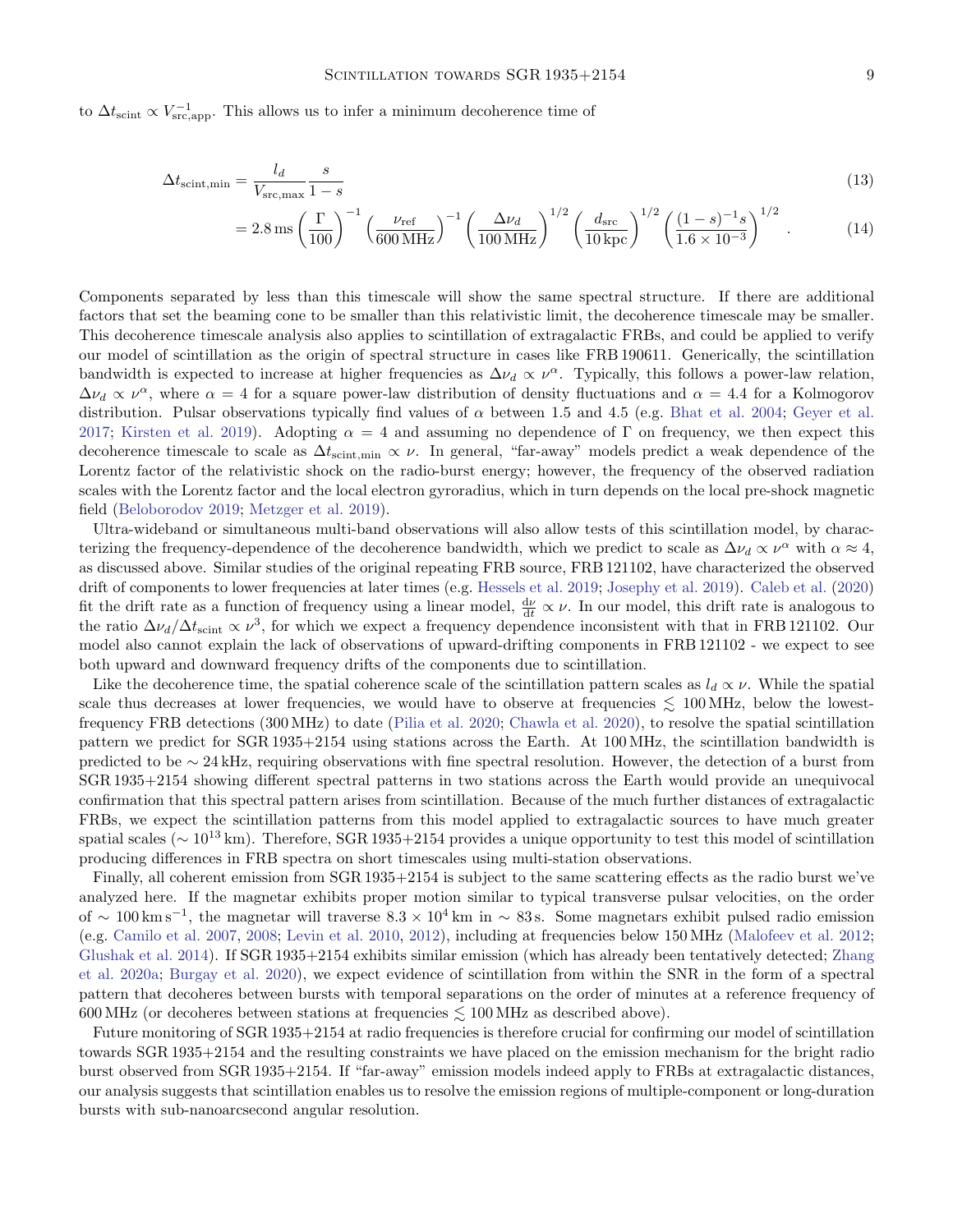### $10$  SIMARD & RAVI

#### ACKNOWLEDGMENTS

We thank Christopher Bochenek, Casey Law, and Wenbin Lu for helpful feedback on early drafts of this work. This research was supported by the National Science Foundation under grant AST-1836018.

Software: astropy [\(Astropy Collaboration et al.](#page-9-2) [2013;](#page-9-2) [The Astropy Collaboration et al.](#page-11-24) [2018\)](#page-11-24), pyne2001 [\(https:](https://pypi.org/project/pyne2001) [//pypi.org/project/pyne2001\)](https://pypi.org/project/pyne2001), NE2001 model [\(Cordes & Lazio](#page-10-16) [2002,](#page-10-16) [2003\)](#page-10-17)

### APPENDIX

## A. REVERSING THE ORDER OF THE SCREENS

<span id="page-9-0"></span>In the main body of this paper, we assumed that the screen responsible for temporal scattering was closer to the observer than the screen responsible for scintillation, motivated by the consistency of the scattering tail timescale with expectations from the NE2001 model of scattering and dispersion in the Milky Way [\(Cordes & Lazio](#page-10-16) [2002,](#page-10-16) [2003\)](#page-10-17). In this section, we consider the impact of reversing the order of the screens. We first place the screen responsible for scintillation half-way to SGR 1935+2154,  $d_{\text{scint}} = 0.5 d_{\text{src}}$ . Using Equation [\(7\)](#page-4-0), this would require  $V_{\text{src,app}} = 240 c$  or a separation of emission regions  $> 2.1 \times 10^6$  km.

In order for scintillation from the screen closer to the observer to be present in this scenario, the scatter-broadened image of the source on the further screen must be unresolved to the closer screen. The resolution of the screen responsible for the observed scintillation is given by (again assuming isotropic Kolmogorov turbulence in a thin screen)

$$
\theta_{\rm res} = \frac{c}{\nu_{\rm obs}} \frac{1}{\theta_{\rm scint} d_{\rm scint}} \tag{A1}
$$

$$
=\frac{1}{\nu_{\rm obs}} \left(\frac{\pi c \Delta \nu_d}{C_1} \frac{1}{d_{\rm src} s_{\rm scint} (1 - s_{\rm scint})}\right)^{1/2} \tag{A2}
$$

$$
= 6.1 \,\mu\text{as} \left(\frac{\nu_{\text{obs}}}{600 \,\text{MHz}}\right)^{-1} \left(\frac{\Delta \nu_d}{100 \,\text{MHz}}\right)^{1/2} \left(\frac{d_{\text{src}}}{10 \,\text{kpc}}\right)^{-1/2} s_{\text{scint}}^{-1/2} \left(1 - s_{\text{scint}}\right)^{-1/2} ,\tag{A3}
$$

where  $\theta_{\text{scint}}$  is the angular size of the scatter-broadened image on the screen responsible for the observed scintillation (the screen closer to the observer). We have made use of the relation between the scattering timescale and the angular size of the image,

$$
\tau = \frac{1 - s}{s} \frac{\theta^2 d_{\rm src}}{2c} \,,\tag{A4}
$$

as well as equation [\(2\)](#page-2-3). When  $s_{\text{scint}} = 0.5$ , the resolution of the scintillation-dominating screen is  $12 \mu$ as. In order for the scattering screen to not broaden the image of the source beyond this resolution,

$$
s_{\text{scat}} < \left(1 + \frac{2c\tau_{\text{scat}}}{d_{\text{src}}\theta_{\text{res}}^2}\right)^{-1} \tag{A5}
$$

For  $\theta_{\rm res} = 12 \,\mu$  as and  $d_{\rm src} = 10 \,\rm kpc$ ,  $s_{\rm scat} < 2.4 \times 10^{-6}$ , or  $d_{\rm src} - d_{\rm scat} < 2.4 \times 10^{-2} \,\rm pc$ . It is difficult to motivate scattering so close to SGR 1935+2154. Even if the scintillation-dominating screen is placed at the edge of the Local Bubble,  $d_{\text{scint}} = 46 \,\text{pc}$  and the resolution of this screen decreases to 90  $\mu$ as, the temporal broadening-dominating screen must still be < 1.3 pc from the source, while the spectral structure variation between the two components would necessitate an apparent transverse velocity  $> 3 \times 10^8 c$  of the emission region. This derived unreasonable proximity of the screen to the source further supports our assumption, used throughout the main text, that the scintillation-dominating screen is further from the observer than temporal broadening-dominating screen.

#### REFERENCES

<span id="page-9-2"></span>Astropy Collaboration, Robitaille, T. P., Tollerud, E. J., et al. 2013, A&A, 558, A33, doi: [10.1051/0004-6361/201322068](http://doi.org/10.1051/0004-6361/201322068)

<span id="page-9-1"></span>Babul, A.-N., & Sironi, L. 2020, arXiv e-prints, arXiv:2006.03081. <https://arxiv.org/abs/2006.03081>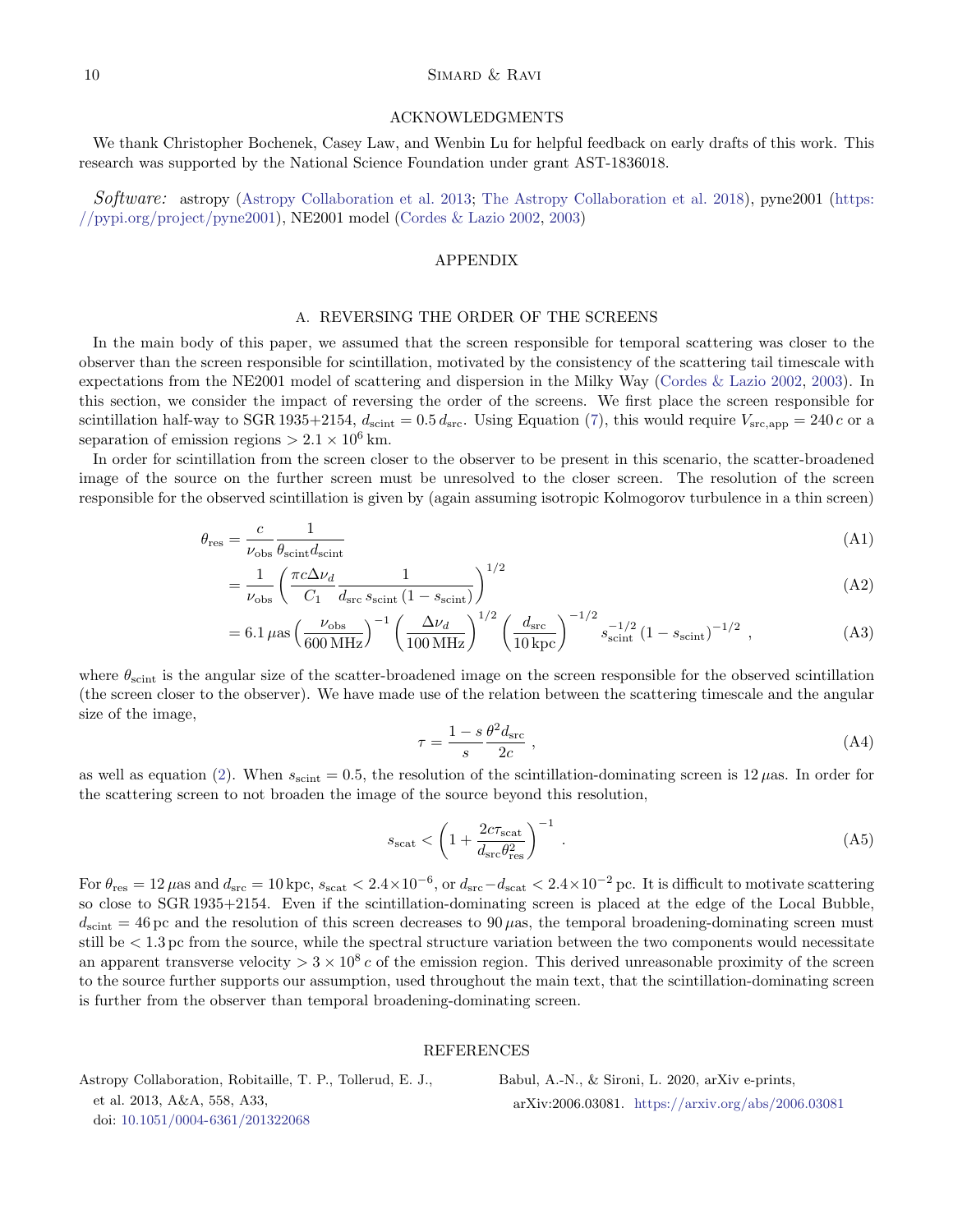- <span id="page-10-24"></span>Bailes, M., Barr, E., Bhat, N. D. R., et al. 2018, arXiv e-prints, arXiv:1803.07424. <https://arxiv.org/abs/1803.07424>
- <span id="page-10-32"></span>Beloborodov, A. M. 2019, arXiv e-prints, arXiv:1908.07743. <https://arxiv.org/abs/1908.07743>
- <span id="page-10-22"></span>Bhat, N. D. R., Cordes, J. M., Camilo, F., Nice, D. J., & Lorimer, D. R. 2004, ApJ, 605, 759, doi: [10.1086/382680](http://doi.org/10.1086/382680)
- <span id="page-10-2"></span>Bochenek, C. D., Ravi, V., Belov, K. V., et al. 2020, arXiv e-prints, arXiv:2005.10828.

<https://arxiv.org/abs/2005.10828>

- <span id="page-10-3"></span>Burgay, M., Pilia, M., Bernardi, G., et al. 2020, The Astronomer's Telegram, 13783, 1
- <span id="page-10-37"></span>Caleb, M., Stappers, B. W., Abbott, T. D., et al. 2020, arXiv e-prints, arXiv:2006.08662. <https://arxiv.org/abs/2006.08662>
- <span id="page-10-40"></span>Camilo, F., Reynolds, J., Johnston, S., Halpern, J. P., & Ransom, S. M. 2008, ApJ, 679, 681, doi: [10.1086/587054](http://doi.org/10.1086/587054)
- <span id="page-10-39"></span>Camilo, F., Ransom, S. M., Peñalver, J., et al. 2007, ApJ, 669, 561, doi: [10.1086/521548](http://doi.org/10.1086/521548)
- <span id="page-10-38"></span>Chawla, P., Andersen, B. C., Bhardwaj, M., et al. 2020, arXiv e-prints, arXiv:2004.02862. <https://arxiv.org/abs/2004.02862>
- <span id="page-10-5"></span>CHIME/FRB Collaboration, Amiri, M., Bandura, K., et al. 2019a, Nature, 566, 235, doi: [10.1038/s41586-018-0864-x](http://doi.org/10.1038/s41586-018-0864-x)
- <span id="page-10-6"></span>CHIME/FRB Collaboration, Andersen, B. C., Bandura, K., et al. 2019b, ApJL, 885, L24, doi: [10.3847/2041-8213/ab4a80](http://doi.org/10.3847/2041-8213/ab4a80)
- <span id="page-10-9"></span>CHIME/FRB Collaboration, Amiri, M., Bandura, K., et al. 2019c, Nature, 566, 230, doi: [10.1038/s41586-018-0867-7](http://doi.org/10.1038/s41586-018-0867-7)
- <span id="page-10-33"></span>Cho, H., Macquart, J.-P., Shannon, R. M., et al. 2020, ApJL, 891, L38, doi: [10.3847/2041-8213/ab7824](http://doi.org/10.3847/2041-8213/ab7824)
- <span id="page-10-13"></span>Cordes, J. M., Bhat, N. D. R., Hankins, T. H., McLaughlin, M. A., & Kern, J. 2004, ApJ, 612, 375, doi: [10.1086/422495](http://doi.org/10.1086/422495)
- <span id="page-10-16"></span>Cordes, J. M., & Lazio, T. J. W. 2002, arXiv e-prints, astro. <https://arxiv.org/abs/astro-ph/0207156>
- <span id="page-10-17"></span>—. 2003, arXiv e-prints, astro. <https://arxiv.org/abs/astro-ph/0301598>
- <span id="page-10-20"></span>Cordes, J. M., & Rickett, B. J. 1998, ApJ, 507, 846, doi: [10.1086/306358](http://doi.org/10.1086/306358)
- <span id="page-10-26"></span>Cordes, J. M., & Wasserman, I. 2016, MNRAS, 457, 232, doi: [10.1093/mnras/stv2948](http://doi.org/10.1093/mnras/stv2948)
- <span id="page-10-7"></span>Cordes, J. M., Wasserman, I., Hessels, J. W. T., et al. 2017, ApJ, 842, 35, doi: [10.3847/1538-4357/aa74da](http://doi.org/10.3847/1538-4357/aa74da)
- <span id="page-10-11"></span>Day, C. K., Deller, A. T., Shannon, R. M., et al. 2020, arXiv e-prints, arXiv:2005.13162. <https://arxiv.org/abs/2005.13162>
- <span id="page-10-12"></span>Dexter, J., Deller, A., Bower, G. C., et al. 2017, MNRAS, 471, 3563, doi: [10.1093/mnras/stx1777](http://doi.org/10.1093/mnras/stx1777)
- <span id="page-10-15"></span>Driessen, L. N., Janssen, G. H., Bassa, C. G., Stappers, B. W., & Stinebring, D. R. 2019, MNRAS, 483, 1224, doi: [10.1093/mnras/sty3192](http://doi.org/10.1093/mnras/sty3192)
- <span id="page-10-8"></span>Farah, W., Flynn, C., Bailes, M., et al. 2018, MNRAS, 478, 1209, doi: [10.1093/mnras/sty1122](http://doi.org/10.1093/mnras/sty1122)
- <span id="page-10-30"></span>—. 2019, MNRAS, 488, 2989, doi: [10.1093/mnras/stz1748](http://doi.org/10.1093/mnras/stz1748)
- <span id="page-10-35"></span>Geyer, M., Karastergiou, A., Kondratiev, V. I., et al. 2017, MNRAS, 470, 2659, doi: [10.1093/mnras/stx1151](http://doi.org/10.1093/mnras/stx1151)
- <span id="page-10-43"></span>Glushak, A. P., Dumsky, D. V., & Losovsky, B. Y. 2014, Astronomicheskij Tsirkulyar, 1609, 1
- <span id="page-10-34"></span>Gruzinov, A., & Levin, Y. 2019, ApJ, 876, 74, doi: [10.3847/1538-4357/ab0fa3](http://doi.org/10.3847/1538-4357/ab0fa3)
- <span id="page-10-4"></span>Hessels, J. W. T., Spitler, L. G., Seymour, A. D., et al. 2019, ApJL, 876, L23, doi: [10.3847/2041-8213/ab13ae](http://doi.org/10.3847/2041-8213/ab13ae)
- <span id="page-10-25"></span>Hobbs, G., Manchester, R. N., Dunning, A., et al. 2020, PASA, 37, e012, doi: [10.1017/pasa.2020.2](http://doi.org/10.1017/pasa.2020.2)
- <span id="page-10-19"></span>Intema, H. T., Jagannathan, P., Mooley, K. P., & Frail, D. A. 2017, A&A, 598, A78, doi: [10.1051/0004-6361/201628536](http://doi.org/10.1051/0004-6361/201628536)
- <span id="page-10-36"></span>Josephy, A., Chawla, P., Fonseca, E., et al. 2019, ApJL, 882, L18, doi: [10.3847/2041-8213/ab2c00](http://doi.org/10.3847/2041-8213/ab2c00)
- <span id="page-10-28"></span>Katz, J. I. 2018, MNRAS, 481, 2946, doi: [10.1093/mnras/sty2459](http://doi.org/10.1093/mnras/sty2459)
- <span id="page-10-23"></span>Kirsten, F., Bhat, N. D. R., Meyers, B. W., et al. 2019, ApJ, 874, 179, doi: [10.3847/1538-4357/ab0c05](http://doi.org/10.3847/1538-4357/ab0c05)
- <span id="page-10-18"></span>Kothes, R., Sun, X., Gaensler, B., & Reich, W. 2018, ApJ, 852, 54, doi: [10.3847/1538-4357/aa9e89](http://doi.org/10.3847/1538-4357/aa9e89)
- <span id="page-10-29"></span>Kumar, P., & Bošnjak, Ž. 2020, MNRAS, 494, 2385, doi: [10.1093/mnras/staa774](http://doi.org/10.1093/mnras/staa774)
- <span id="page-10-27"></span>Kumar, P., Lu, W., & Bhattacharya, M. 2017, MNRAS, 468, 2726, doi: [10.1093/mnras/stx665](http://doi.org/10.1093/mnras/stx665)
- <span id="page-10-41"></span>Levin, L., Bailes, M., Bates, S., et al. 2010, ApJL, 721, L33, doi: [10.1088/2041-8205/721/1/L33](http://doi.org/10.1088/2041-8205/721/1/L33)
- <span id="page-10-42"></span>Levin, L., Bailes, M., Bates, S. D., et al. 2012, MNRAS, 422, 2489, doi: [10.1111/j.1365-2966.2012.20807.x](http://doi.org/10.1111/j.1365-2966.2012.20807.x)
- <span id="page-10-0"></span>Lu, W., Kumar, P., & Zhang, B. 2020, arXiv e-prints, arXiv:2005.06736. <https://arxiv.org/abs/2005.06736>
- <span id="page-10-1"></span>Lyutikov, M., & Popov, S. 2020, arXiv e-prints, arXiv:2005.05093. <https://arxiv.org/abs/2005.05093>

<span id="page-10-21"></span>Macquart, J.-P., & Koay, J. Y. 2013, ApJ, 776, 125, doi: [10.1088/0004-637X/776/2/125](http://doi.org/10.1088/0004-637X/776/2/125)

- <span id="page-10-10"></span>Macquart, J. P., Shannon, R. M., Bannister, K. W., et al. 2019, ApJL, 872, L19, doi: [10.3847/2041-8213/ab03d6](http://doi.org/10.3847/2041-8213/ab03d6)
- <span id="page-10-31"></span>Macquart, J. P., Prochaska, J. X., McQuinn, M., et al. 2020, Nature, 581, 391, doi: [10.1038/s41586-020-2300-2](http://doi.org/10.1038/s41586-020-2300-2)
- <span id="page-10-14"></span>Main, R., & van Kerkwijk, M. H. 2018, in IAU Symposium, Vol. 337, Pulsar Astrophysics the Next Fifty Years, ed. P. Weltevrede, B. B. P. Perera, L. L. Preston, &
	- S. Sanidas, 83–83, doi: [10.1017/S1743921317009176](http://doi.org/10.1017/S1743921317009176)